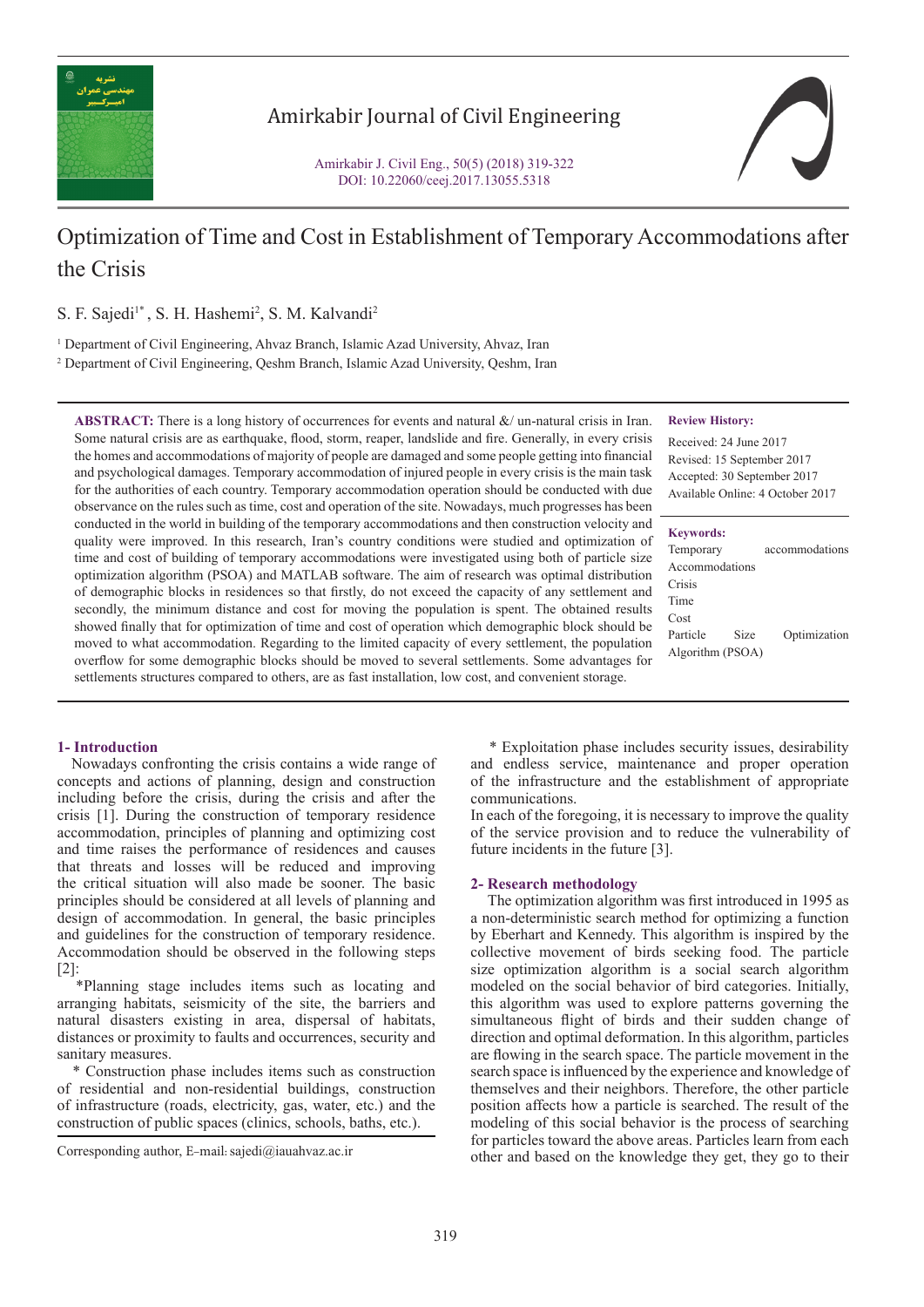best neighbors. The principle of the method of optimization algorithm is based on the principle that at any moment, every particle, its place in the search space, according to the best place ever housed there, and the best place in its entire neighborhood, it adjusts [4].

 In this research, simulated data with an unbalanced population with 25% has been used to evaluate and evaluate the algorithm. The reason for such an assumption in data simulation is that, in reality, the capacity of temporary residence accommodation is not exactly in line with the population of the displaced block, and may be more or less, which in this case will suffer from a population fraction or overflow. In this research, the second region of Tehran has been studied. The area is one of the 22 districts of the city that is considered as a populated area. This area, which was used at the beginning of the formation as a good weather region, gradually became a habitat area of the population. Zone 2 is one of the developed areas in the northern and northern boundaries of Tehran. From the north to the southern slopes of the Alborz Highlands, west to the highway Ayatollah Ashrafi Isfahani and District 5, south to Azadi Avenue and the 9th and 10th districts, and East to the Chamran Highway and the 1st, 3rd and 6th districts of Tehran. In Figure 1, the location of this area is shown in comparison with other areas of Tehran. The area has an approximate area of 64 square kilometers, with 48 square kilometers below the 1800 level line, and the rest is higher than that. The 2nd area has a population of approximately 650,000 inhabitants and has 9 metropolitan areas and is divided into 14 neighborhoods and 31 councils. The region consists of 205,883 households, with an average of 3.15 people per household [5].

 The 2nd district of Tehran, due to its enclosure between the highways of Shahid Chamran, Mohammad Ali Jinnah and Ashrafi Esfahani, as well as the passage of highways like Shahid Hemmat, Shahid Hakim, Yadghar Imam and Nayesh Highway, has 29 major arteries with length of 13,000 kilometers. There are 4 bus rapid transit (BRT) lines, 5 metro stations, 54 bus lines, and 600 bus stations. The existence of this transport fleet has facilitated traffic and reduced traffic in the area [5]. The optimization of temporary accommodation settlements in the study area is based on two criteria of cost and capacity.

#### **3- Results and discussion**

With the occurrence of any disaster in vulnerable societies, there are numerous financial and financial losses and various crises. One of the important issues to be considered after the earthquake is the status of survivors of a traumatic disaster. This is especially important in metropolises. Among the temporary resettlement of the injured will be a major challenge due to the prolongation of the ongoing reconstruction and permanent settlement. In this research, attempts have been made to provide appropriate recommendations for temporary accommodation with the assumption of the potential of creating temporary accommodation conditions due to the wide open space inside the city. Based on the results of this study, if parks have the necessary impact, they can be used as an appropriate urban space to estimate this basic need after an earthquake. In this research, a three-step method is proposed for the temporary accommodation of the injured. In the first step, based on the security and access factors, places are designated to accommodate the injured. Therefore, spatial and descriptive information should be used to determine these habitats. In the second step, optimal routes between building blocks and secure habitats are determined using existing routing algorithms. In the third step, according to different criteria (capacity and cost of population displacement), an optimal arrangement of the population than safe places is made using the particle size algorithm. Particle size algorithm is one of the algorithms that acts on the basis of particle intelligence, and, like the genetic algorithm, uses a collective attempt and high repeat to approach the desired result. The main goal of the research is to focus on the third step in the triple temporary residence process. In this study, for verifying the performance of the algorithm, we can use the Voronoi diagram because, in this diagram, space is based on the distance factor of the cell.

 In terms of practical applications derived from the results of this study, it can be said that, in the context of organizing a discussion on temporary residence housing, it is important for governments to spend more than they can at a lower cost, and also at a faster time Work will be done so that displaced people have less problems and more satisfaction. So, if you can minimize both time and cost at the same time, it's a laudable one. Therefore, complementary studies on both cost and time can be considered as important and significant in discussing the organization of refugee affairs. From this perspective, it is worth pointing out that these similar research and studies are worthy of help in resolving the problems of displaced persons after the crisis.

### **4- Conclusions**

The key results from the research are as follows:

 \* The construction and quality of the basic infrastructure, such as water and electricity, is not optimal in many residential areas and the infrastructure is not suitable for reliability and stability. In some resi- dents, this situation is far better evaluated.

 \* Most of the existing structures in the country of residence of displaced persons are tents that are not suitable for use in terms of use, and have many problems in heat, cold, rainfall, security, resistance and enemy attacks. The advantages of this structure include quick installation, low cost and convenient storage compared to other structures.

 \* Experts were more satisfied with the quality of the constructs made by the people themselves, because they were more in line with the needs and natural conditions of the region.

 The status of healthy water and food in most habitats was assessed appropriately. Experts evaluated the situation of providing security and internal order of residence of temporary residents poorly and inappropriately. Inappropriate order was evident in the early days of the crisis.

 The method of optimizing the algorithm of birds in optimizing the time and cost of settling temporary accommodation in the second district of Tehran has been well applied.